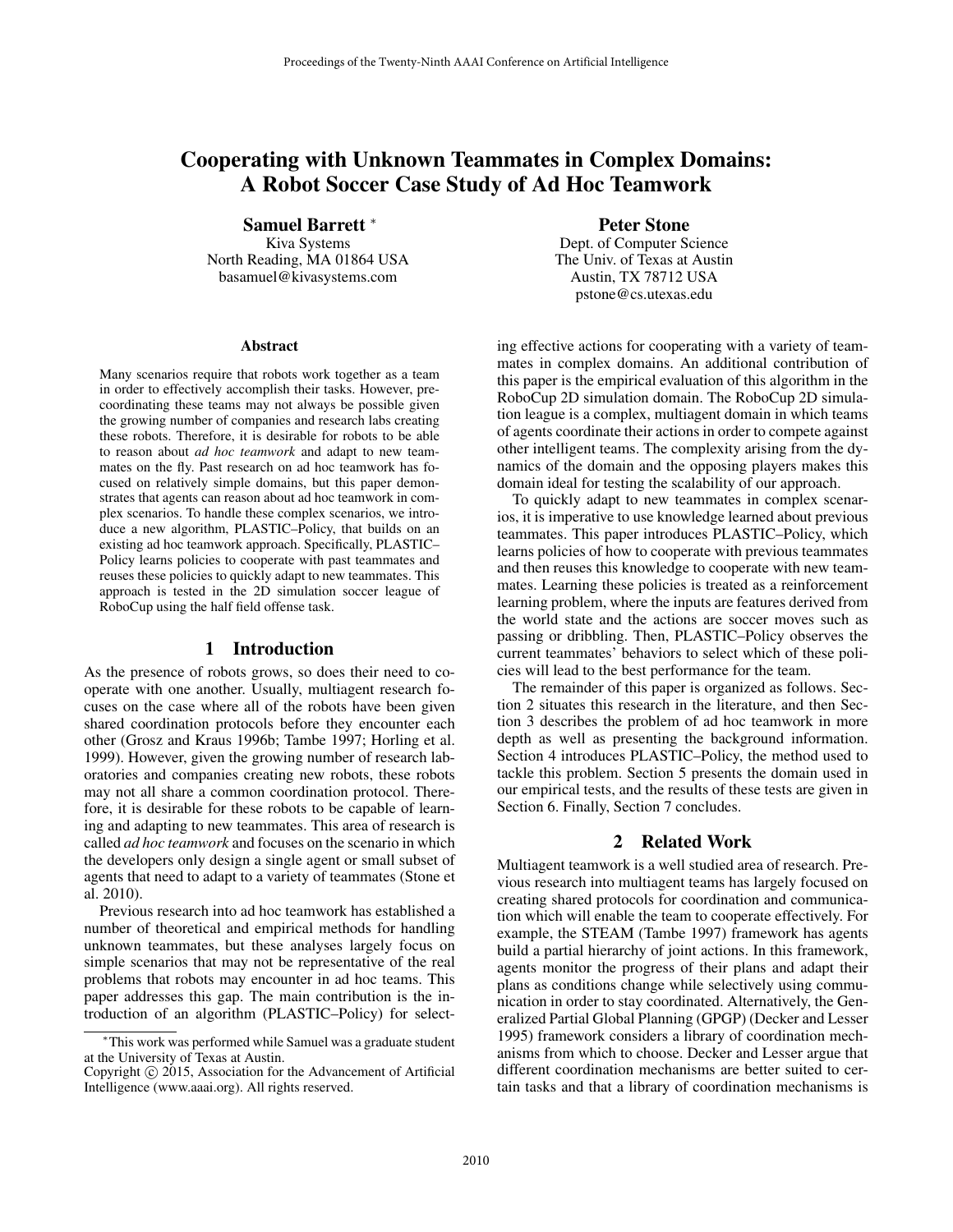likely to perform better than a single monolithic mechanism. In SharedPlans (Grosz and Kraus 1996a), agents communicate their intents and beliefs in order to reason about coordinating joint actions, while revising these intents as conditions change.

While pre-coordinated multiagent teams are well studied, there has been less research into teams in which this precoordination is not available. This work builds on the ideas of Barrett et al. (2013), specifically learning about past teammates and using this knowledge to quickly adapt to new teammates. However, that work focused on a simpler domain in the form of a grid world, while this work investigates a complex, simulated robotics domain. As a result, while the overall approach from that work remains applicable, different learning methods are required. A piece of closely related work by MacAlpine et al. (2014) explores ad hoc teamwork in three RoboCup leagues. While that work presents a large scale test, it does not perform detailed analysis of learningbased ad hoc teamwork behaviors as we do in this paper.

One early exploration of ad hoc teamwork is that of Brafman and Tennenholtz (1996) in which a more experienced agent must teach its novice teammate in order to accomplish a repeated joint task. Another line of research, specifically in the RoboCup domain, was performed by Bowling and McCracken (2005). In their scenario, an agent has a different playbook from that of its teammates and must learn to adapt. Their agent evaluates each play over a large number of games and predicts the roles that its teammates will adopt. Other research into ad hoc teams includes Jones et al.'s (2006) work on pickup teams cooperating in a domain involving treasure hunts. Work into deciding which teammates should be selected to create the best ad hoc team was performed by Liemhetcharat and Veloso (2012). Additional work includes using stage games and biased adaptive play to cooperate with new teammates (Wu, Zilberstein, and Chen 2011). However, the majority of these works focus on simple domains and provide the agent with a great amount of expert knowledge.

A very closely related line of research is that of opponent modeling, in which agents reason about opponents rather than teammates. This area of research largely focuses on bounding the worst case scenario and often restricts its focus onto repeated matrix games. One interesting approach is the AWESOME algorithm (Conitzer and Sandholm 2007) which achieves convergence and rationality in repeated games. Valtazanos and Ramamoorthy explore modeling adversaries in the RoboCup domain in (2013). Another approach is to explicitly model and reason about other agents' beliefs such as the work on I-POMDPs (Gmytrasiewicz and Doshi 2005), I-DIDs (Doshi and Zeng 2009), and NIDs (Gal and Pfeffer 2008). However, modeling other agents' beliefs greatly expands the planning space, and these approaches do not currently scale to larger problems.

## 3 Problem Description and Background

This section describes the problem of ad hoc teamwork and then presents the mathematical model used to investigate the problem. It then presents the learning algorithm used as a subroutine in this paper.

# 3.1 Ad Hoc Teamwork

In this paper, we consider the scenario in which an ad hoc agent must cooperate with a team of agents that it has never seen before. If the agent is given coordination or communication protocols beforehand, it can easily cooperate with its teammates. However, in scenarios where this prior shared knowledge is not available, the agent should still be able to cooperate with a variety of its teammates. Specifically, an agent should be able to leverage its knowledge about previous teammates to help it cooperate with new teammates.

Evaluating an ad hoc team agent is difficult because the evaluation relies on how well the agents can cooperate with various teammates; we only create a single agent rather than an entire team. Therefore, to estimate the performance of agents in this setting, we adopt the evaluation framework proposed by Stone et al. (2010). In this work, Stone et al. formulate the performance of an ad hoc team agent as explicitly depending on the teammates and domains that it may encounter. We describe the domain and teammates used in our experiments in Section 5.

## 3.2 Mathematical model

Before specifying how to approach this ad hoc teamwork problem, it is helpful to describe how to model the problem. Specifically, we model the problem as a Markov Decision Process (MDP), which is a standard formalism in reinforcement learning (Sutton and Barto 1998) for describing an agent interacting with its environment. An MDP is 4-tuple  $(S, A, P, R)$ , where S is a set of states, A is a set of actions,  $P(s'|s, a)$  is the probability of transitioning from state s to s' when after taking action a, and  $R(s, a)$  is a scalar reward given to the agent for taking action  $\alpha$  in state  $\alpha$ . In this framework, a policy  $\pi$  is a mapping from states to actions, which defines an agent's behavior for every state. The agent's goal is to find the policy that maximizes its long term expected rewards. For every state-action pair,  $Q^*(s, a)$  represents the maximum long term reward that can be obtained from  $(s, a)$ and is defined by solving the Bellman equation

$$
Q^*(s, a) = R(s, a) + \gamma \sum_{s'} P(s'|s, a) \max_{a'} Q^*(s', a')
$$

where  $0 < \gamma < 1$  is the discount factor representing how much more immediate rewards are worth compared to delayed rewards. The optimal policy  $\pi^*$  is derived by choosing the action a that maximizes  $Q^*(s, a)$  for every  $s \in S$ .

# 3.3 Learning a Policy

There are many algorithms for learning policies in an MDP. In this work, our agent uses the Fitted Q Iteration (FQI) algorithm introduced by Ernst et al. (2005) Similar to Value Iteration (VI), FQI iteratively backs up rewards to improve its estimates of the values of states. Rather than looking at every state and every possible outcome from each state, FQI uses samples of these states and outcomes to approximate the values of state-action pairs. This approximation allows FQI to find solutions for complex, continuous domains. Alternative policy learning algorithms can be used, such as Qlearning (Watkins 1989) or policy search (Deisenroth, Neumann, and Peters 2013).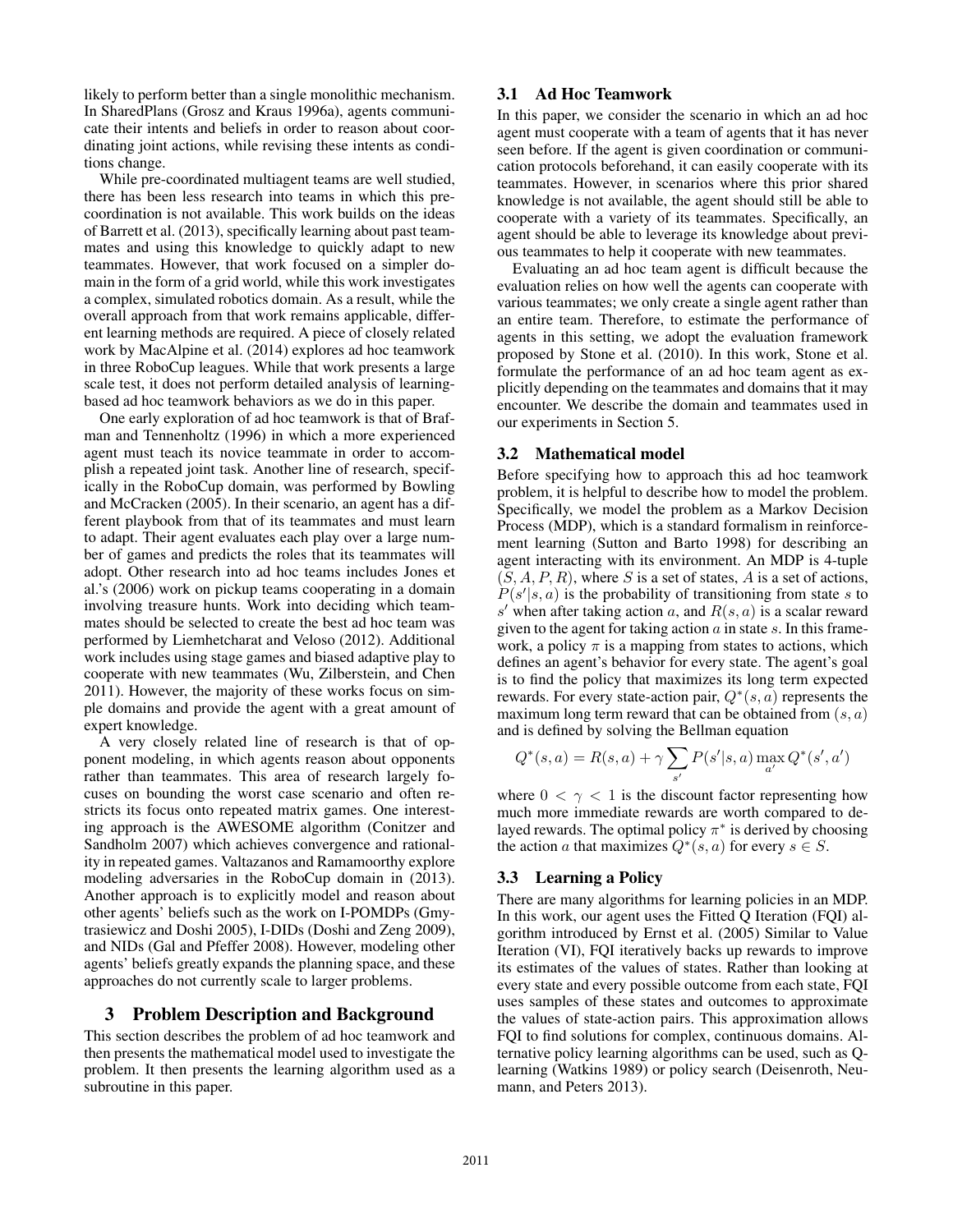To collect samples of the domain, the agent first performs a number of exploratory actions. From each action, the agent stores the tuple  $\langle s, a, r, s' \rangle$ , where s is the original state, a is the action,  $\overline{r}$  is the reward, and  $s'$  is the resulting state. An advantage of the FQI algorithm is that this data can be collected in parallel from a number of tests. At each iteration, the agent updates the following equation for each tuple

$$
Q(s,a) = r + \gamma * \max_{a'} Q(s',a')
$$

where  $Q(s, a)$  is initialized to 0. Q is an estimate of the optimal value function,  $Q^*$ , and this estimate is iteratively improved by looping over the stored samples. To handle continuous state spaces, Q is not stored exactly in a table; instead, its value is approximated using function approximation. In this paper, the continuous state features are converted into a set of binary features using CMAC tile-coding (Albus 1971; 1975), and the estimate of  $Q(s, a)$  is given by

$$
\hat{Q}(s,a) = \sum_{i} w_i f_i
$$

where  $f_i$  is the  $i^{\text{th}}$  binary feature and  $w_i$  is the weight given to the feature with updates split uniformly between the active features.

# 4 PLASTIC–Policy

Intelligent behaviors for cooperating with teammates can be difficult to design, even if the teammates' behaviors are known. In complex domains, there are the added difficulties that the actions may be noisy and the sequences of actions required to accomplish the task may be long. Therefore, this section introduces Planning and Learning to Adapt Swiftly to Teammates to Improve Cooperation – Policy (PLASTIC– Policy), an algorithm that learns effective policies for cooperating with different teammates and then selects between these policies when encountering unknown teammates. This section describes PLASTIC–Policy, shown in Algorithm 1.

PLASTIC–Policy is an extension of the algorithm proposed by Barrett et al. (2013). Compared to that work, the main differences are 1) the use of a policy-based, modelfree method rather than a model-based approach and 2) the evaluations are on the much more complex domain of HFO. Barrett et al.'s model-based approach works in domains with small, discrete state spaces, but cannot scale to a domain such as HFO. PLASTIC–Policy scales independently of the size of the state space given the learned policies.

#### 4.1 Learning about Teammates

In complex domains, the MDP's transition function can be problematic to learn and represent. Therefore, rather than explicitly modeling the MDP's transition function, the agent directly uses samples taken from tasks with its teammates. To learn the policy (Line 4), PLASTIC–Policy employs the FQI algorithm presented in Section 3.3. For each set of teammates, the agent plays in a number of exploratory episodes in which it explores the different available actions. From each action, the agent stores the tuple  $\langle s, a, r, s' \rangle$ , where s is the original state,  $a$  is the action,  $r$  is the reward, and  $s'$  is the resulting state. Then, FQI is performed over these stored experiences, resulting in a policy that allows the agent to co-

#### Algorithm 1 Pseudocode of PLASTIC–Policy

| 1: function PLASTIC-Policy:                         |                                                   |
|-----------------------------------------------------|---------------------------------------------------|
| inputs:                                             |                                                   |
| PriorT                                              | $\triangleright$ previously encountered teammates |
| BehPrior                                            | $\triangleright$ prior distr over teammate types  |
| $\triangleright$ learn policies for prior teammates |                                                   |
| $Knowl = \{\}$<br>2:                                |                                                   |

- 3: for  $t \in$  PriorT do
- 4: Learn policy  $\pi$  for cooperating with t
- 5: Learn nearest-neighbor model  $m$  of  $t$
- 6: Knowl = Knowl  $\cup$   $\{(\pi, m)\}$
- 7: BehDistr = BehPrior(Knowl)

 $\triangleright$  act in the domain

- 8: Initialize s
- 9: while  $s$  is not terminal do
- 10:  $(\pi, m) = \argmax$  BehDistr
- 11:  $a = \pi(s)$
- 12: Take action a and observe  $r, s'$
- 13: BehDistr = UpdateBeliefs(BehDistr,  $s, a$ )

14: function UpdateBeliefs(BehDistr,  $s, a$ ):

- 15: **for**  $(\pi, m) \in$  BehDistr **do**
- 16:  $\text{loss} = 1 P(a|m, s)$ <br>17:  $\text{BehDistr}(m) * = (1 -$
- $BehDistr(m) * = (1 \eta loss)$
- 18: Normalize BehDistr
- 19: return BehDistr

operate with that type of teammates. Note that a policy is learned for each possible teammate type.

These learned policies specify how to cooperate with a teammate, but not how that teammate may act. To determine the type of teammate the agent is cooperating with, PLASTIC–Policy also learns an approximate model of the teammates in Line 5. Using the same experiences collected for learning the policy, PLASTIC–Policy builds a nearest neighbor model of the teammates' behavior, mapping states  $s$  to the teammates' next states  $s'$ .

#### 4.2 Policy Selection

When an agent joins a new team, it must decide how to act with these teammates. If it has copious amounts of time, it can learn a policy for cooperating with these teammates. However, if its time is limited, it must adapt more efficiently.

We assume that the agent has previously played with a number of different teams, and the agent learns a policy for each of these teams. When it joins a new team, the agent can then reuse the knowledge it has learned from these teams to adapt more quickly to the new team. One way of reusing this knowledge is to select from these learned policies. If the agent knows its teammates' identities and has previously played with this team, the agent can directly used the learned policy. However, if it does not know their identities, the agent must select from a set of learned policies.

Many similar decision making problems can be modeled as multi-armed bandit problems when the problem is stateless. In this setting, selecting an arm corresponds to playing one of the learned policies for an episode. Over time, the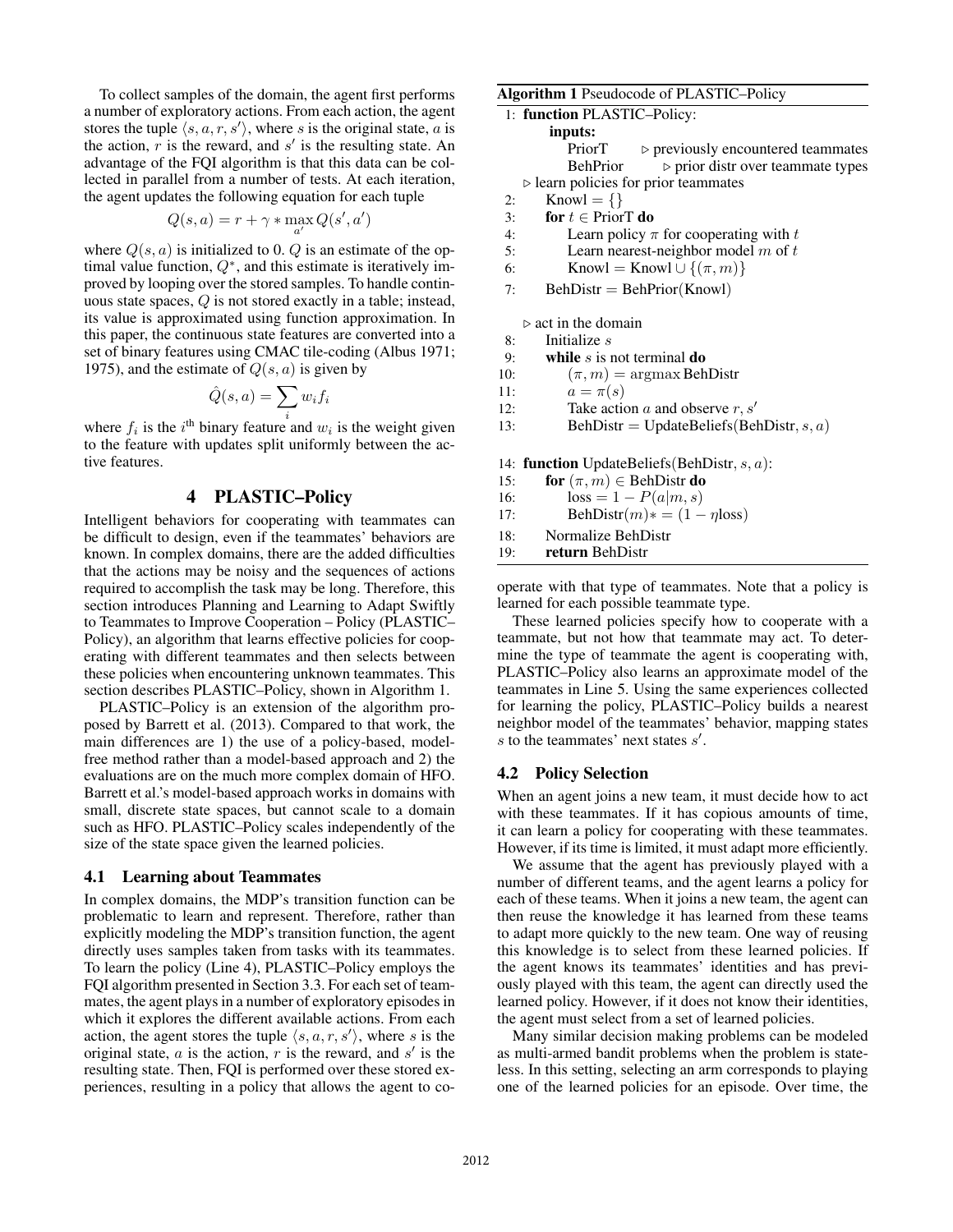agent can estimate the expected chance of scoring of each policy by selecting that policy a number of times and observing the binary outcome of scoring versus not scoring.

However, this approach may require a large number of trials as the outcomes of playing each policy is very noisy based on the complexity of the domain. To learn more quickly, PLASTIC–Policy maintains the probability of the new team being similar to a previously observed team, described in Lines 14–19. One option to update these probabilities is to observe the actions the team performs and use Bayes' theorem. However, Bayes' theorem may drop the posterior probability of a similar team to 0 for a single wrong prediction. Therefore, PLASTIC–Policy uses the approach of Barrett et al. (2013) of updating these probabilities using the polynomial weights algorithm from regret minimization (Blum and Mansour 2007), shown on Lines 16–17, where  $\eta$  is empirically chosen to be 0.1.

To update the probability of a teammate type, PLASTIC– Policy uses the corresponding model m, learned in Line 5. The model  $m$  maps a state  $s$  to the team's next state  $s'$ . For each old team, PLASTIC–Policy finds the stored state  $\hat{s}$  closest to s and its next state  $\hat{s}'$ . Then, for each component of the state, it computes the difference between  $s'$  and  $\hat{s}'$ . PLASTIC–Policy assumes that the MDP's noise is normal and calculates the probability that each difference was drawn from the noise distribution. The product of these factors is the point estimate of the probability of the previous team taking the observed action.

Given these beliefs, PLASTIC–Policy chooses the most likely teammate type in Line 10 and acts following the corresponding policy in Lines 11–12.

## 5 Domain Description

The 2D Simulation League is one of the oldest leagues in RoboCup and is therefore one of the best studied, both in competition and in research. In this domain, teams of 11 autonomous agents play soccer on a simulated 2D field for two 5 minute halves. The game lasts for 6,000 simulation steps, each lasting 100 ms. At each step, these agents receive noisy sensory information such as their location, the location of the ball, and the locations of nearby agents. After processing this information, agents select abstract actions that describe how they move in the world, such as dashing, kicking, and turning. This domain is chosen to provide a testbed for teamwork in a complex domain without requiring focus on areas such as computer vision and legged locomotion.

## 5.1 Half-Field Offense

Rather than use full 10 minute 11 on 11 game, this work instead uses the quicker task of half field offense introduced by Kalyanakrishnan et al. (2007). In Half Field Offense (HFO), a set of offensive agents attempt to score on a set of defensive agents, including a goalie, without letting the defense capture the ball. A view of this game is shown in Figure 1. This task is useful as it allows for much faster evaluation of team performance than running full games as well as providing a simpler domain in which to focus on improving ball control. In this work, we use two variations: 1) the limited



Figure 1: A screenshot of half field offense in the 2D soccer simulation league. The yellow agent number 11 is under our control, and remaining yellow players are its externally created teammates. These agents are trying to score against the blue defenders.

version with two offensive players attempting to score on two defenders (including the goalie) and 2) the full version with four attackers attempting to score on five defenders. We consider two versions of the problem to analyze the scalability of the approaches.

If the offensive team scores a goal, they win. If the ball leaves the offensive half of the field, the defense captures the ball, or no goal is scored within 500 simulation steps (50 seconds), then the offensive team loses.

At the beginning of each episode, the ball is moved to a random location within the 25% of the offensive half closest to the midline. Let *length* be the length of the soccer pitch. Offensive players start on randomly selected vertices forming a square around the ball with edge length 0.2 · *length* with an added offset uniformly randomly selected in [0, 0.1 · *length*]. The goalie begins in the center of the goal, and the remaining defensive players start randomly in the back half of their defensive half.

In order to run some existing teams used in the RoboCup competition, it is necessary to field the entire 11 player team for the agents to behave correctly. Therefore, it is necessary to create the entire team and then constrain the additional players to stay away from play, only using the agents needed for half field offense. We use this approach to control the number of agents without access to the other agent's source code. We choose a fixed set of player numbers for the teammates, based on which player numbers tended to play offensive positions in observed play. The defensive players use the behavior created by Helios in the limited version of HFO. In the full HFO, the defense uses the agent2d behavior provided in the code release by Helios (Akiyama 2010). All past research on HFO has focused on creating full teams that are pre-coordinated. This work is the first to study ad hoc teamwork in this setting.

## 5.2 Teammates

In ad hoc teamwork research, it is important to use *externally-created* teammates to evaluate the various ad hoc team agents. Externally-created teammates are created by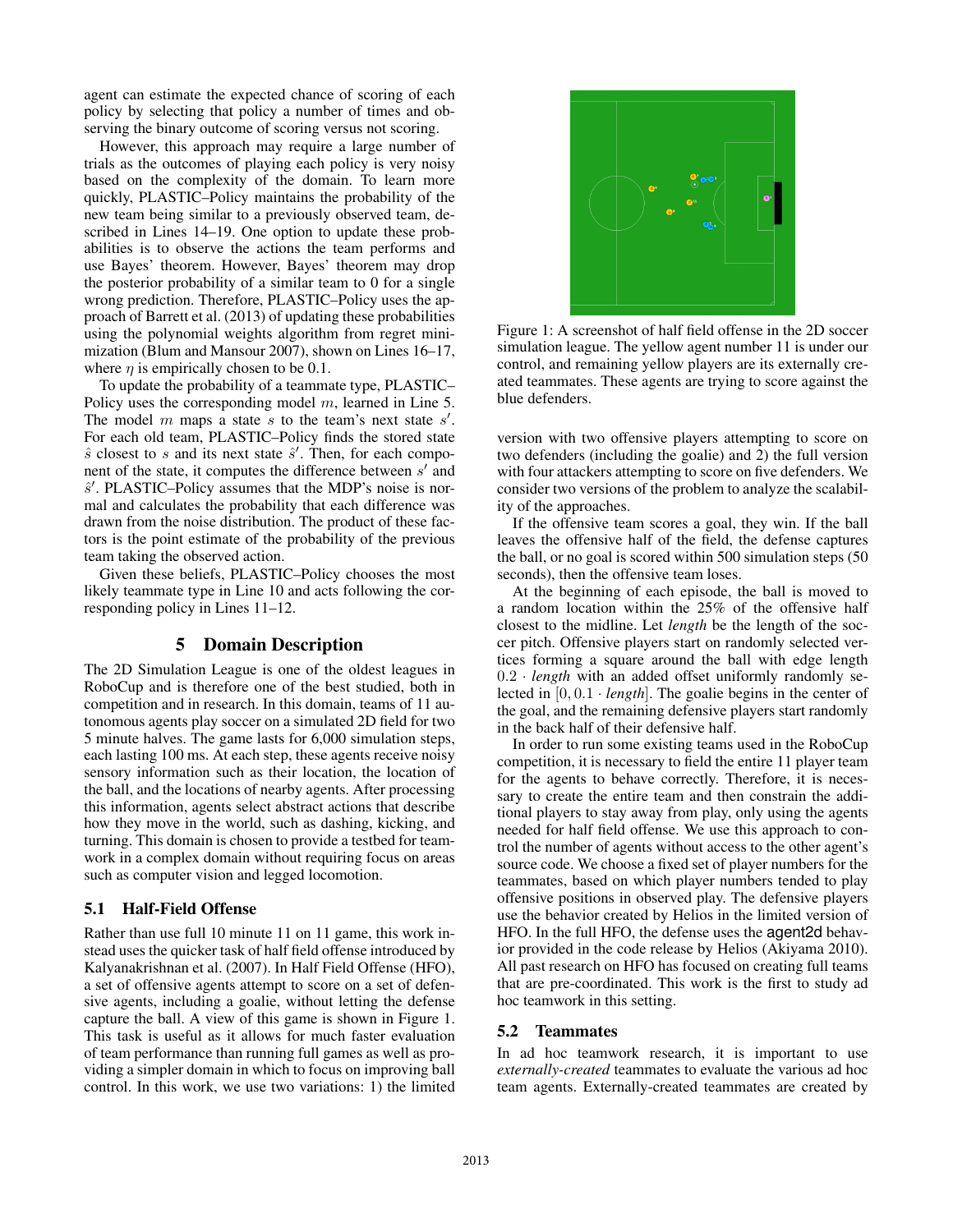developers other than the authors and represent real agents that are created for the domain when developers do not plan for ad hoc teamwork scenarios. They are useful because their development is not biased to make them more likely to cooperate with ad hoc team agents. As part of the 2D simulation league competition, teams are required to release binary versions of their agents following the competition. Specifically, we use the binary releases from the 2013 competition. These agents provide an excellent source of *externally-created* teammates with which to test the possible ad hoc team agents. Specifically, we use 6 of the top 8 teams from the 2013 competition, omitting 2 as they do not support playing games faster than real time. In addition, we use the agent2d team. Therefore, there are a total of 7 possible teams that our agent may encounter: agent2d, aut, axiom, cyrus, gliders, helios, and yushan.

# 5.3 Grounding the Model

This section describes how we model the HFO domain as an MDP.

State A state  $s \in S$  describes the current positions, orientations, and velocities of the agents as well as the position and velocity of the ball. In this work, we use the noiseless versions of these values to permit for simpler learning. However, the teammates' and opponents' behaviors have significant noise. As a result adding environmental noise would not qualitatively change the complexity of the domain.

Actions In the 2D simulation league, agents act by selecting whether to dash, turn, or kick and specify values such as the power and angle to kick at. Combining these actions to accomplish the desired results is a difficult problem. Therefore, this work builds on the code release by Helios (Akiyama 2010). This code release provides a number of high level actions, such as passing, shooting, or moving to a specified point.

- We use 6 high level actions when the agent has the ball:
- 1. Shoot shoot the ball at the goal, avoiding any opponents
- 2. Short dribble dribble the ball while maintaining control
- 3. Long dribble kick ball and chase it
- 4.  $Pass<sub>0</sub> pass to teammate 0$
- 5.  $Pass<sub>1</sub> pass to teammate 1$
- 6. Pass<sub>2</sub> pass to teammate 2

Each action considers a number of possible movements of the ball and evaluates their effectiveness given the locations of the agent's opponents and teammates. Each action therefore represents a number of possible actions that are reduced to discrete actions using the agent2d evaluation function. While using these high level actions restricts the possibilities that the agent can take, it also enables the agent to learn more quickly and prune out ineffective actions, allowing it to select more intelligent actions with fewer samples.

Additionally, the agent can select how it moves when it is away from the ball. As the agent can take a continuous turn action or a continuous dash action every time step, it is helpful to again use a set of high level actions, in this case 7:

- 1. Stay in the current position
- 2. Move towards the ball
- 3. Move towards the opposing goal
- 4. Move towards the nearest teammate
- 5. Move away from the nearest teammate
- 6. Move towards the nearest opponent
- 7. Move away from the nearest opponent

These actions provide the agent a number of possible actions that adapt to its changing environment, while constraining the number of possible actions.

Transition Function The transition function is defined by a combination of the simulated physics of the domain as well as the actions selected by the other agents. The agent does not directly model this function; instead, it stores samples observed from played games as described in Section 4.1.

Reward Function The reward function is 1,000 when the offense wins, -1,000 when the defense wins, and -1 per each time step taken in the episode. The value of 1,000 is chosen to be greater than the effects of step rewards over the whole episode, but not so great as to completely outweigh these effects. Other values were tested with similar results.

# 5.4 Collecting Data in HFO

We treat an action as going from when an agent has possession of the ball until the action ends, another agent holds the ball, or the episode has ended. Given that we only control a single agent, the teammates follow their own policies. The agent collects data about its actions and those of its teammates' in the form  $\langle s, a, r, s' \rangle$  where the a is our agent's actions. The agent does not directly store the actions of its teammates, instead storing the resulting world states, which include the effects of its teammates' actions. If we controlled all of the agents, we would also consider the action from the teammates' perspectives. The agent observes 100,000 episodes of HFO with each type of teammates. These episodes contain the agent's actions when the agent has the ball as well as when it is away from the ball.

There are many ways to represent the state of a game of half field offense. Ideally, we want a compact representation that allows the agent to learn quickly by generalizing its knowledge about a state to similar states without overconstraining the policy. Therefore, we select 20 features given that there are 3 teammates:

- X position the agent's x position on the field
- Y position the agent's y position on the field
- Orientation the direction that the agent is facing
- Goal opening angle the size of the largest open angle of the agent to the goal, shown as  $\theta_q$  in Figure 2
- Teammate  $i$ 's goal opening angle the teammate's goal opening angle
- Distance to opponent distance to the closest opponent
- Distance from teammate  $i$  to opponent the distance from the teammate to the closest opponent
- Pass opening angle  $i$  the open angle available to pass to the teammate, shown as  $\theta_p$  in Figure 2

# 6 Results

This section presents the results of PLASTIC–Policy in HFO. Results are averaged over 1,000 trials, each consisting of a series of games of half field offense. In each trial,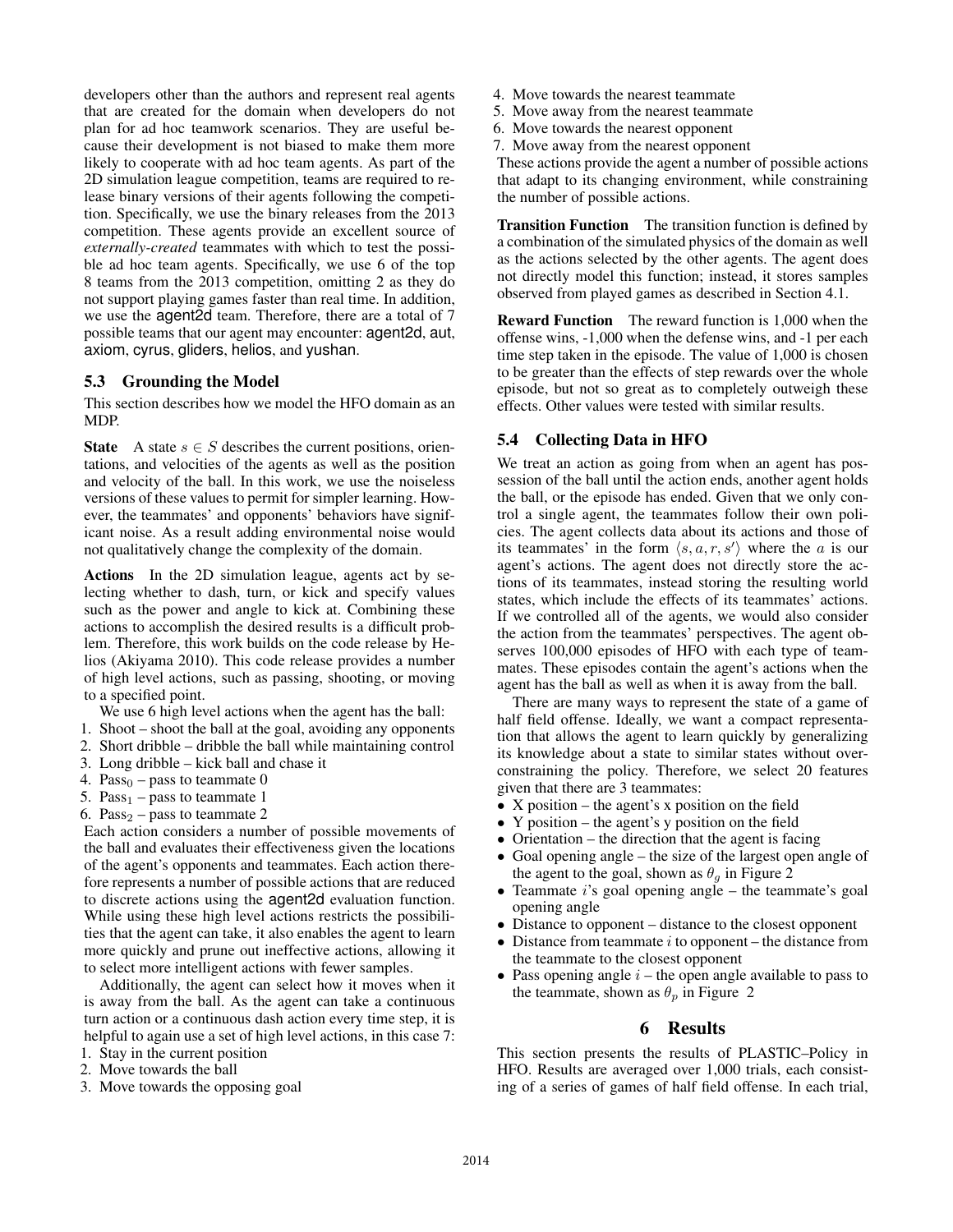

Figure 2: Open angle from ball to the goal avoiding the blue goalie and the open angle from the ball to the yellow teammate.

the agent is placed on a team randomly selected from the 7 teams described in Section 5.2. Performance is measured by the fraction of the time that the resulting team scores.

We compare several strategies for selecting from the policies learned by playing with previously encountered teammates. The performance is bounded above by the Correct Policy line, where the agent knows its teammate's behavior type and therefore which policy to use. The lower bound on performance is given by the Random Policy line, where the agent randomly selects which policy to use. The Combined Policy line shows the performance if the agent learns a single policy using the data collected from all possible teammates. Combined Policy is an intuitive baseline because it represents the view of treating the problem as a single agent learning problem, where the agent ignores the differences between its teammates. Finally, we additionally consider the team's performance without the ad hoc agent, denoted Down One. This baseline shows the intuitive metric of whether the ad hoc agent helps the team.

We then compare two more intelligent methods for selecting models, as described in Section 4.2. Specifically, our agent must decide which of the 7 policies to follow as it does not know its new teammate's behavior type. The Bandit line represents PLASTIC–Policy that uses an  $\epsilon$ -greedy bandit algorithm to select policies. Other bandit algorithms were tested as were other values of  $\epsilon$ , but  $\epsilon$ -greedy with  $\epsilon = 0.1$  decreasing to 0 outperformed these other methods. The PLASTIC–Policy line shows the performance our approach, using loss-bounded Bayesian updates to maintain probabilities over which previously learned policy to use. Specifically, it is the performance when using  $\eta = 0.1$  and modeling noise with normal distributions with  $\sigma = 4.0$  for distance differences and  $\sigma = 40^{\circ}$  for orientation differences.

## 6.1 Limited Half Field Offense

Our first set of results are in the limited version of the HFO game, involving 2 offensive players versus 2 defenders (including the goalie). Therefore, the agent only needs to adapt to a single teammate. This limited version of the problem reduces the number of state features to 8 and the number of actions while holding the ball to 4, while the number of actions away from the ball stays at 7. The results are shown in Figure 3, with the error bars showing the standard error.

The difference between the Correct Policy and Random Policy lines shows that selecting the correct policy to use is important for the agent to adapt to its teammates. The gap between the Correct Policy and Combined Policy shows



Figure 3: Scoring frequency in the limited half field offense task.

than knowing the correct teammate is better that grouping all teammates together. The Bandit line looks like it is not learning, but over 100 episodes, it does improve its performance to 0.377. Its slow speed is due to the fact that its observations are noisy estimates of the policies' effectiveness and are only received after each game of HFO. The Down One line is not shown, but has a constant performance of 0.190, as playing down a player is a significant handicap.

On the other hand, the PLASTIC–Policy line shows fast improvement, converging to the performance of the Correct Policy line. This quick adaptation is due to two factors: 1) the better estimations of which policy fits the teammates and 2) the frequency of the updates. The estimations of the probabilities are better as they measure how each agent moves, rather than only using a noisy estimate of how the policy performs. The updates are performed after every action rather than after each episode; so updates are much more frequent. These two factors combine to result in fast adaptation to new teammates using PLASTIC–Policy. Using a two population binomial test with  $p < 0.01$ , PLASTIC–Policy significantly outperforms Combined Policy, Bandit, Random Policy, and Down One for all episodes in the graph.

## 6.2 Full Half Field Offense

Our second set of results are in the full HFO game with 4 offensive players versus 5 defenders (including the goalie). In this setting, our agent needs to adapt to its three teammates to score against the five defenders. The results for this setting shown in Figure 4. As in Section 6.1, the upper bound on performance is given by Correct Policy and the lower bound is given by Random Policy. The Bandit setting learns slowly, reaching a performance of 0.341 over 100 episodes. Down One performs poorly again, achieving a score of 0.290. Once again, PLASTIC–Policy quickly converges to the correct policy's performance, outperforming the Bandit and Combined lines. These results show that PLASTIC–Policy quickly learns to cooperate with unknown teammates. Using a two population binomial test with  $p <$ 0.05, PLASTIC–Policy outperforms Combined Policy following episode 3 and outperforms Bandit, Random Policy, and Down One with  $p < 0.01$  for all episodes.

## 7 Conclusion

The majority of past research on ad hoc teamwork has focused on domains such as grid worlds or matrix games and